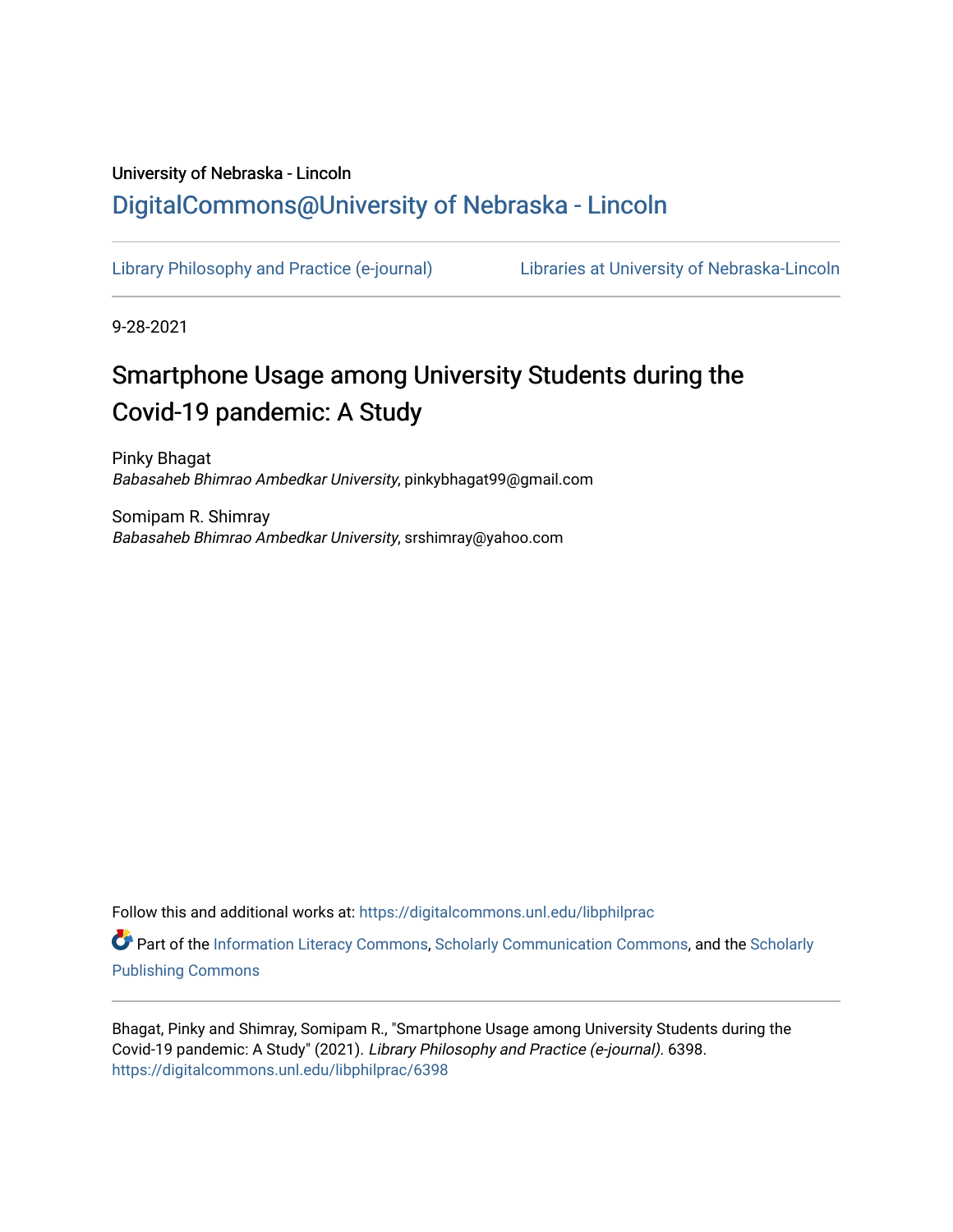# **Smartphone Usage among University Students during the Covid-19 pandemic: A Study**

#### **Pinky Bhagat\* and Somipam R. Shimray\*\***

Department of Library & Information Science, Babasaheb Bhimrao Ambedkar University, Lucknow, [Email: \\*pinkybhagat99@gmail.com;](mailto:Email-pinkybhagat99@gmail.com) Email: \*\*srshimray@yahoo.com

#### **Abstract**

The unusual lockdown due to the Covid-19 pandemic has exploded globally, revealing the whole population and touching all areas in our lives: education, work, politics, entertainment, economy, markets, etc. Online teaching and learning during pandemics have exposed students to technology, ultimately resulting in ingesting of digital media. In this favour, the research aims to determine the use of smartphones among university students during the Covid-19 Pandemic. Therefore, this study aims to examine the use of smartphones by university students during the Covid-19 pandemic. This study collected 165 respondents from Babasaheb Bhimrao Ambedkar University (A central university), Lucknow. This study used survey techniques, questionnaire tools and stratified random sampling techniques for collecting data. Data screening, factor analysis and reliability tests were conducted to confirm the validity and reliability of the instruments, further mean value was calculated, then t-test and ANOVA test were carried out to check the stated hypotheses. Factor analysis yielded three factors, i.e., improved learning, sharing information and access to materials. The findings suggested that gender has a significant difference with improved learning  $(p=0.050)$  and respondent's age has a substantial difference with access to materials  $(p=0.022)$ .

**Keywords:** smartphone usage, mobile learning, university students, Covid-19, pandemic

# **Introduction**

At present, mobile learning (m-learning) has become an overall learning system for education, notably higher education, worldwide because of its multi-functionality characteristic and efficiency (Biswas, Roy, & Roy, 2020). Nowadays, smartphones have become a part of every person's life. Globally, people all over the world have adopted the modern practice of changing their lifestyles. Smartphone usage has increased drastically as its functionality helps not only in daily life but also in serving multiple tasks. Communication through smartphones helps connect people worldwide, but it acts as the most significant and fastest broadcaster of information exchange. Smartphones are slowly replacing personal computers because of their capacity and portability. Smartphones are now capable of fulfilling functions of both computers and telephones and thus providing opportunities such as instant access to desired information, ensuring information sharing, games, shopping, video chat and short messages, e-mail, music, video, or films. Smartphones offer easy access to the web and other applicationswhich can also be downloaded and stored in it.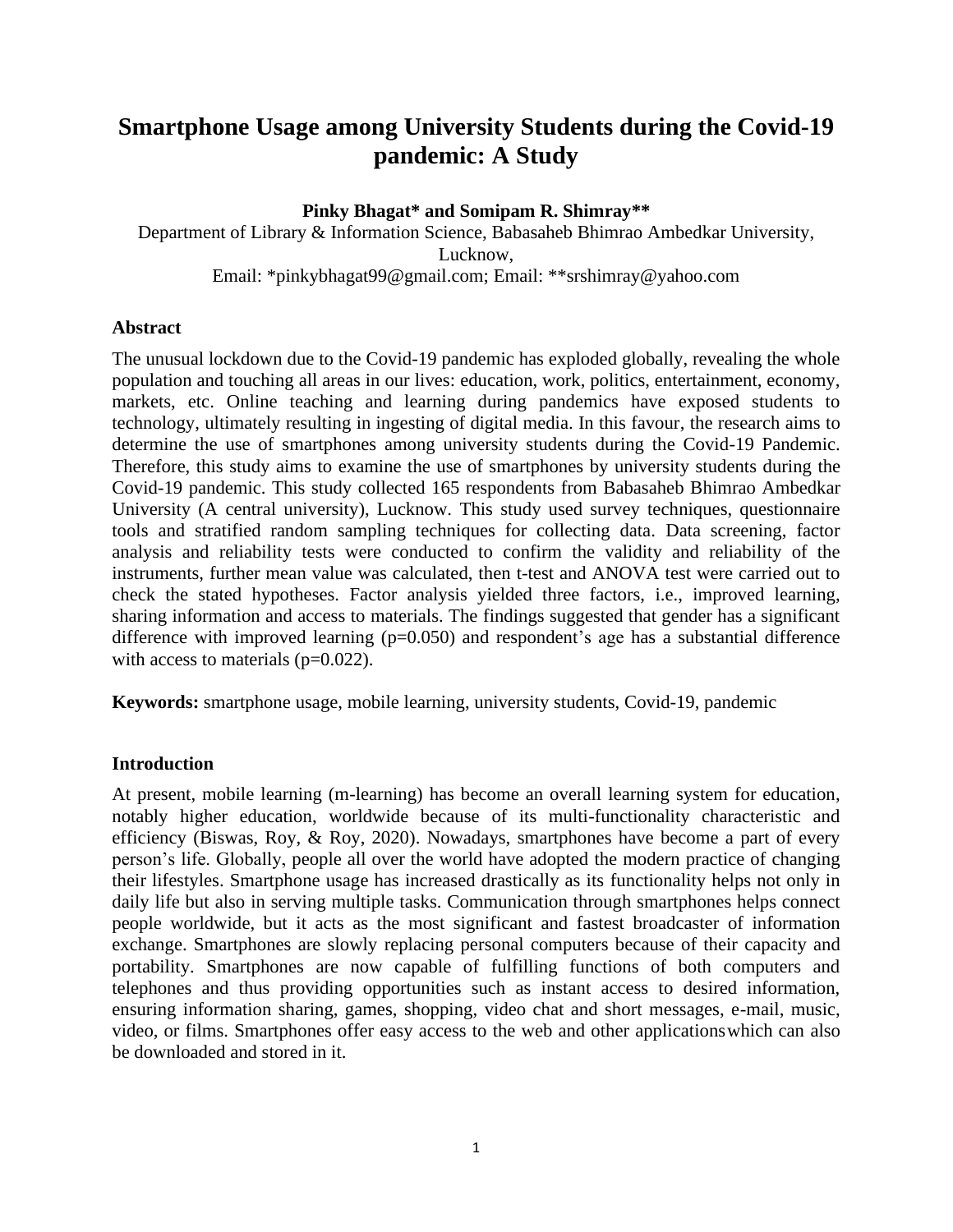Growing technological and scientific progress and the global intelligent mobile devices infiltration have had countless influences on living, communication and how human relationships happened arbitrated over technology (Herrera-Mendoza, 2017). In today's era, technology is endorsing a necessary revolution amongst all arenas: information, marketplaces, work, entertainment, communication and education (Pérez-Escoda & Ruiz, 2020). We are by now living in a linked culture transmuted in the last 20 years fundamentally by mobile communications and the Internet. The Covid-19 pandemic has hugely affected the education system of the world. Several countries have locked their educational institutes to decrease the spread of this virus, which has become the reason for several challenges (Naciri, Baba, Achbani, & Kharbach, 2020). During pandemic days, university students are extensively engaged in using smartphones to learn and complete their courses. Its usage among students has increased due to its functionality which helps in completing their academic purposes, as smartphones easily promote collaborative and different types of learning through their wireless connection to the internet. Smartphones are viewed as handheldcomputers rather than standard devices because of their powerful computing ability and largememory size (Biswas, Roy, & Roy, 2020).

# **Research objectives**

The objectives of the study are:

- To examine the factors that motivate students to use smartphones.
- To examine the significant difference between improved learning, sharing information and access to materials with demographic variables.

#### **Research questions**

Following research questions guided this study:

RQ1. What are the various factors that motivate students to use smartphones? RQ2. To improved learning, sharing information and access to materials have a significant difference with demographic variables.

# **Research hypothesis**

H1. There is a significant relationship between demographic variables and motives for smartphone usage among university students during the Covid-19 pandemic

# **Literature Review**

The fast growth of technology has developed electronic devices such as a smartphone that the function does not limit only to messaging but allows long-distance communication. A smartphone can be called a minicomputer as the features and functions provided are like a computer in its mini form and handy (Rambitan, 2015). Smartphone has made the young generation so occupied with its technology that it became a trademark of the young age (Skierkowski & Wood, 2012). Students are dependent on the advanced touchscreen technology where just by touch, the application on a smartphone can be used at any moment with the accessibility of internet all day long. The use of smartphones affects people and societies in various forms as it is used in a various context such as learning, working, and communication.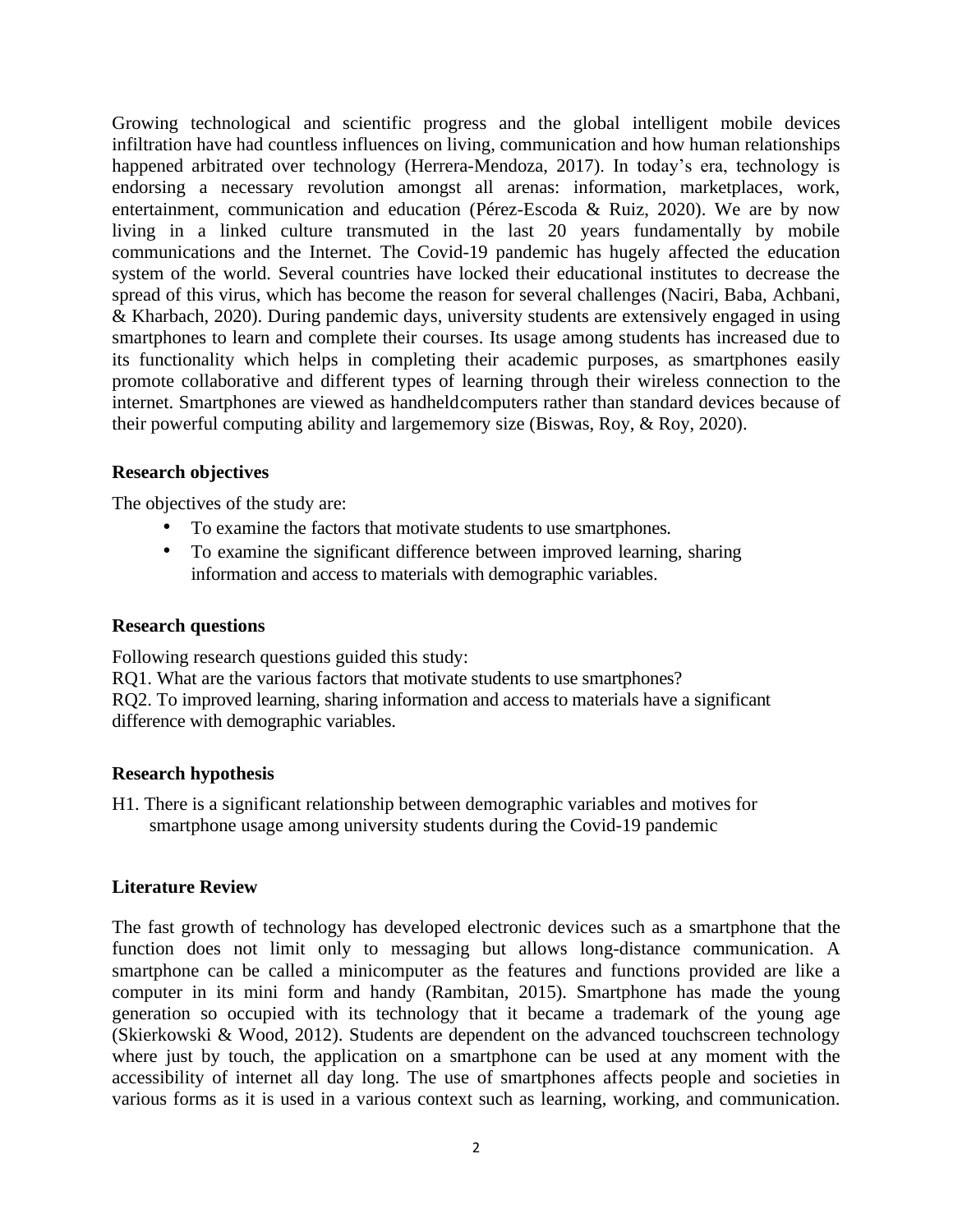Smartphone has made life more convenient with multiple features that can help users manage most of their daily work just by a click. It enables users to communicate faster and easier and obtain various information through online resources (Al-Hunaiyyan, A.Alhajri, & Al-Sharhan, 2018).

The smartphone enables students to access educational materials anytime from anywhere (David & Roberts, 2020; Al-Hunaiyyan, A.Alhajri, & Al-Sharhan, 2018). Learning through mobile phones is a new learning method (Biswas, Roy, & Roy, 2020). Mobile learning is convenient for educational drives through mobile devices (Kinash, Brand, & Mathew, 2012). Further, mobile learning acts as a vital part of education in teaching and learning activities (Klassen et al., 2013; Kinash, Brand, & Mathew, 2012; Saadeh, et al., 2021). Currently, learning online is not a choice but mandatory for each university student to follow up for their higher pace of knowledge (Saadeh, et al., 2021). In the present situation, smartphones benefit students from the major crisis of learning and study gaps (Naciri, Baba, Achbani, & Kharbach, 2020). Globally, the explosion of smartphones and their related devices has significantly transformed teaching and learning in developed nations are not the exception (Tagoe, 2014).

Mobile learning is omnipresent, moveable, mixed, private, cooperative, concerted, and prompt (Mehdipour & Zerehkafi, 2013; Ozdamli & Cavus, 2011), it is reflecting as moveable as a student can use it anytime, anyplace (Jun & Zhi-yi, 2010; Cavus & Uzunboylu, 2009), it is ubiquitous because it changes the classroom pattern from the traditional classroom to anytime and anywhere education (Jun & Zhi-yi, 2010; Cavus & Uzunboylu, 2009). Learning through smartphone is intermingled (Alshahrani & Ally, 2016), guarantee the face-to-face interaction (Verduyn, Schulte-Strathaus, Kross, & Hülsheger, 2021) and easy admission to online interaction (Ocak, 2010), interactive (Verduyn, Schulte-Strathaus, Kross, & Hülsheger, 2021; Cavus & Uzunboylu, 2009), collaborative as it forms cooperative learning events (Uzunboylu, Cavus, & Ercag, 2009), immediate, it permits immediate admission to learning resources and educational training (Eteokleous & Ktoridou, 2009) and it permits students to cooperate with their colleagues, pursuit information, discover and pursuit locations (Wilmer, Sherman, & Chein, 2017; Chen, Sivo, Seilhamer, & Sugar, 2014). Dashti & Aldashti (2018) studies found that 80.3% of the respondents were positive toward using mobile devices as a learning device and they opinion that mobile learning improves their knowledge of the English language. Further, smartphone usage help students access educational resources. A smartphone is extensively used for education (Biswas, Roy, & Roy, 2020; Naciri, Baba, Achbani, & Kharbach, 2020).

# **Methodology**

The study consisted of 165 respondents collected from Babasaheb Bhimrao Ambedkar University (A central university), Lucknow. After thorough research of past literature (Jesse, 2015; Tejedor, Cervi, Pérez-Escoda, & Tusa, 2020; Chen, et al., 2017; Biswas, Roy, & Roy, 2020), a research instrument was developed on smartphone usage among university students during the Covid-19 pandemic. The survey technique and questionnaire tool were selected for directing this study. The designated questionnaire consists of 21 variables related to smartphone usage among university students during the Covid-19 pandemic. A five-point Likert scale was preferred for all the variables, with a value of 1 - strongly agree, 2 - agree, 3 - neutral, 4 disagree, and 5 - strongly disagree. Constructed on Connelly (Cronbach, 1951), a sample size of 10% was assembled to test the validity. Consequently, a pilot study was directed by a collection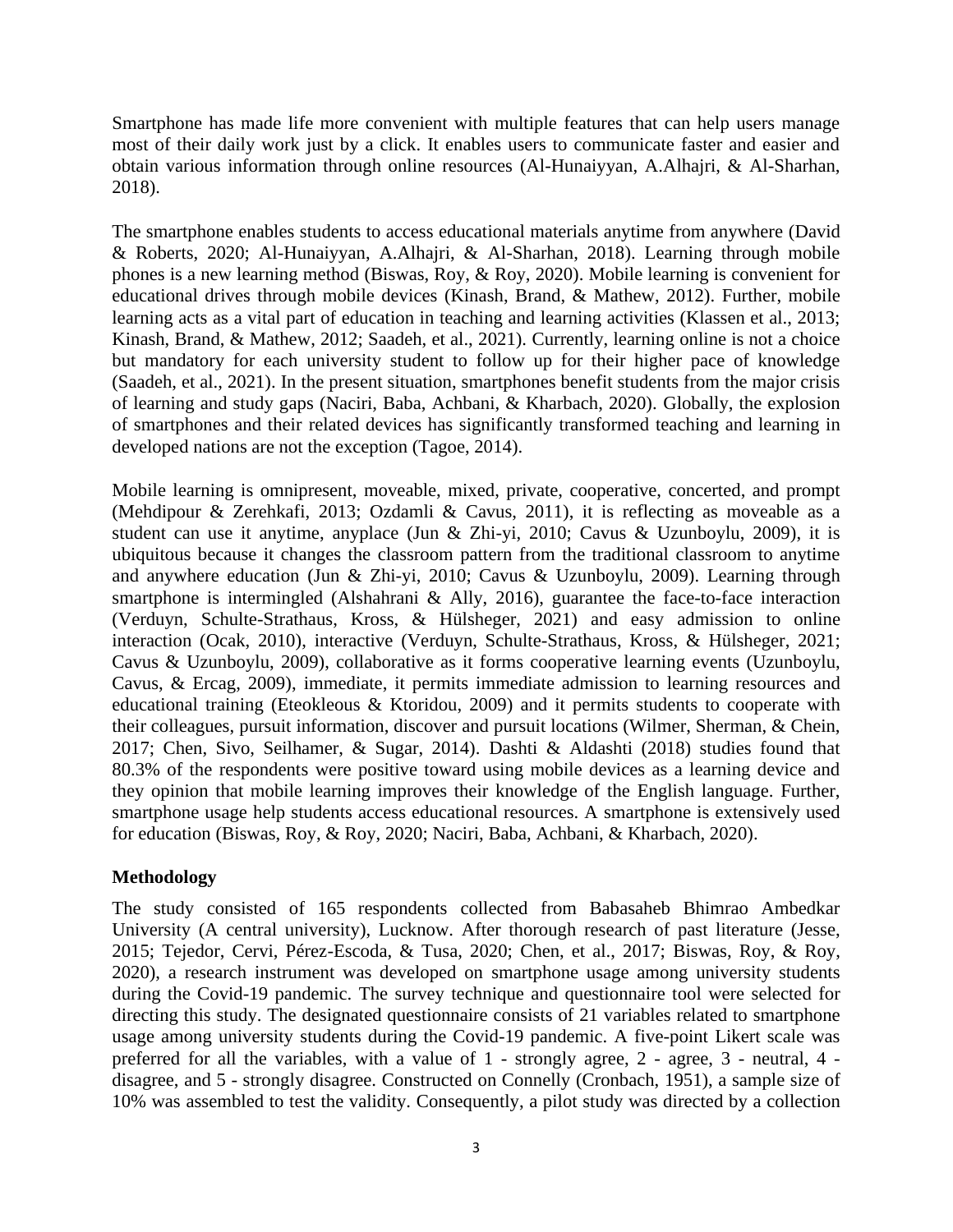of data from 50 respondents. The study used MS Excel and SPSS 22 for analysis. The respondents for this project were designated by engaging a stratified random sampling technique. From this study, 64.8% of the respondents were male, 35.2% were female, 45.5% of the respondents belong to the 23-25 years age group, 28.5% constitute 26 & above years and 26.1% belong to 20-22 years age group.

# **Data analysis and findings**

Factor analysis was employed to determine the main factors; further independent sample t-test and a One-way ANOVA test were conducted to determine the main factors for using smartphone usage among university students during the Covid-19 pandemic. The vital purpose of using a smartphone is presented in Table 1. The mean value of twenty-one variables was calculated and it was found that "a smartphone is the best possible support to learn anytime and anywhere" was the most prominent with a mean value of  $4 \, (M=4)$  and ranked as first. The slightest reason for using a smartphone was "High internet charge of a mobile network can affect my learning," with a mean value of 4 (M=4) and ranked as twenty-first.

| <b>Reason for smartphone usage</b>                                                             | <b>Mean</b> Rank |                |
|------------------------------------------------------------------------------------------------|------------------|----------------|
| A smartphone is the best possible support to learn anytime and anywhere                        | 2.44             | 1              |
| A smartphone makes it easier to access study materials                                         | 2.08             | $\overline{2}$ |
| Smartphone learning is a faster way to get feedback                                            | 2.05             | 3              |
| During this pandemic, smartphones are benefitting those who are willing to learn<br>something  | 2.02             | $\overline{4}$ |
| Smartphone learning helps me to learn in different ways and provide various<br>learning fields | 1.89             | 5              |
| A smartphone helps me to solve a study-related problem                                         | 1.88             | 6              |
| A smartphone makes it easier to find relevant information about my studies                     | 1.85             | $\overline{7}$ |
| The use of social media through smartphones helps in educational fulfillment                   | 1.82             | 8              |
| Gathering information or knowledge from a smartphone has become basic needs                    | 1.81             | 9              |
| Learning through smartphone help to compensate the study period lost during a<br>pandemic      | 1.81             | 10             |
| Lectures and study material can be shared using a smartphone                                   | 1.74             | 11             |
| Learning through smartphones helps to enhance my motivation to finish my<br>studies            | 1.73             | 12             |
| Using smartphones helps to improve knowledge in my field of study                              | 1.73             | 13             |
| During COVID-19 smartphone acts as a learning companion                                        | 1.72             | 14             |
| Smartphone learning helps to improve the interactivity between student and<br>teacher          | 1.70             | 15             |
| A smartphone use is far more common among university students for learning                     | 1.68             | 16             |
| A smartphone is a flexible device to learn faster and easier way                               | 1.61             | 17             |
| The use of social media through smartphones helps to strengthen communication<br>with others   | 1.57             | 18             |
| A smartphone helps to improve my study skills                                                  | 1.54             | 19             |
| The screen size of my smartphone does not affect my learning                                   | 1.53             | 20             |
| High internet charge of a mobile network can affect my learning                                | 1.47             | 21             |

Table1: Reason for using a smartphone by university students' during Covid-19 pandemic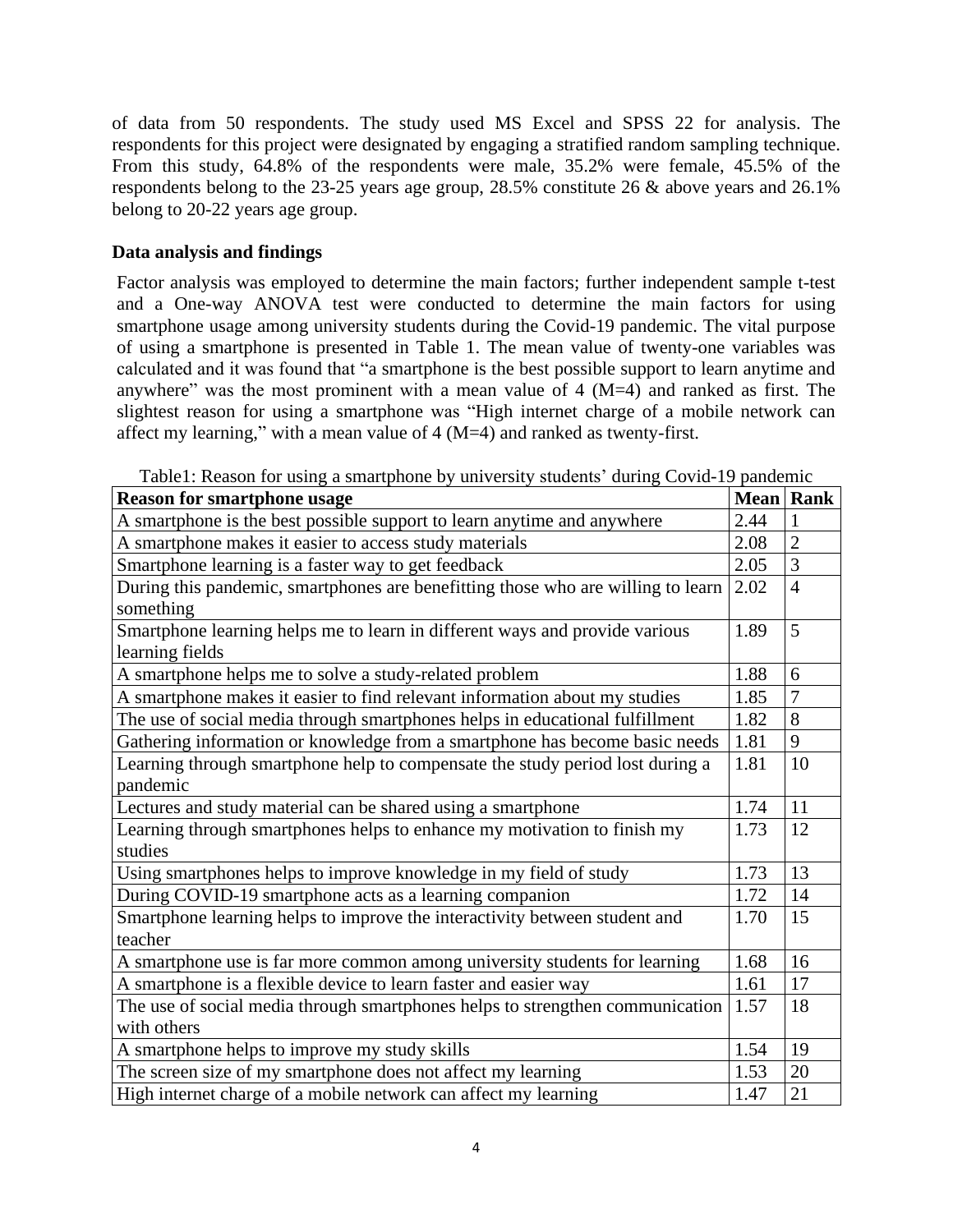#### **Factor analysis of smartphone usage among university students**

A factor analysis (using principal component analysis) was employed to categorize the factors persuading university students to use smartphones. A total of 165 respondents was collected to rated their opinion with 21 variables. The 21 items were factor analysed through principal component analysis after determining the relevance of factor study using Bartlett's test of sphericity (significant at 0.05 level) and Kaiser-Meyer-Olkin (KMO) statistic (>0.6). Factor loading of 0.4 and above with an eigenvalue more significant than 1 was considered for this study, it was then rotated using varimax rotation with Kaiser Normalization. For this project, eigenvalues and scree plots were considered to control the number of factors. Significantly three factors were established (Table 2). Items appropriate to factors for which no workable clarification could be institute or deficient explanatory power in illuminating the reasons for using smartphones among university students were dropped.

The factor analyses produced three factors, which were reduced, explaining 54.86 % of the total variance. Cronbach's alpha value was measured to contract that the variable for each factor was internally associated. The Cronbach's alpha value for this study was found to have an acceptable value, more significant than  $0.70$  ( $a>0.70$ ) (Gaur & Gaur, 2009). The data analysis recognized three factors and labelled them as, 'improved learning', 'sharing information' and 'access to materials'. Out of the different reasons for using smartphones among university students, 'improved learning' with nine items is the main purpose of using a smartphone, having 10.349 eigenvalues, 49.279 % of the variance with 0.929 Cronbach's alpha value.

| <b>Factors</b>             | <b>Factor</b><br><b>Loading</b> | <b>Eigenvalues</b> | $%$ of<br><b>Variance</b> | Cronbach's<br>alpha |
|----------------------------|---------------------------------|--------------------|---------------------------|---------------------|
| <b>Improved learning</b>   |                                 | 10.349             | 49.279                    | 0.929               |
| IL1                        | 0.814                           |                    |                           |                     |
| IL2                        | 0.740                           |                    |                           |                     |
| IL3                        | 0.737                           |                    |                           |                     |
| IL <sub>4</sub>            | 0.666                           |                    |                           |                     |
| IL5                        | 0.654                           |                    |                           |                     |
| IL <sub>6</sub>            | 0.648                           |                    |                           |                     |
| IL7                        | 0.619                           |                    |                           |                     |
| IL8                        | 0.588                           |                    |                           |                     |
| IL <sub>9</sub>            | 0.549                           |                    |                           |                     |
| <b>Sharing Information</b> |                                 | 1.866              | 8.884                     | 0.901               |
| SI1                        | 0.800                           |                    |                           |                     |
| SI2                        | 0.752                           |                    |                           |                     |
| SI3                        | 0.743                           |                    |                           |                     |
| SI <sub>4</sub>            | 0.705                           |                    |                           |                     |
| SI <sub>5</sub>            | 0.679                           |                    |                           |                     |
| SI <sub>6</sub>            | 0.671                           |                    |                           |                     |

Table 2: Factor analysis of smartphone usage among university students during the Covid-19 pandemic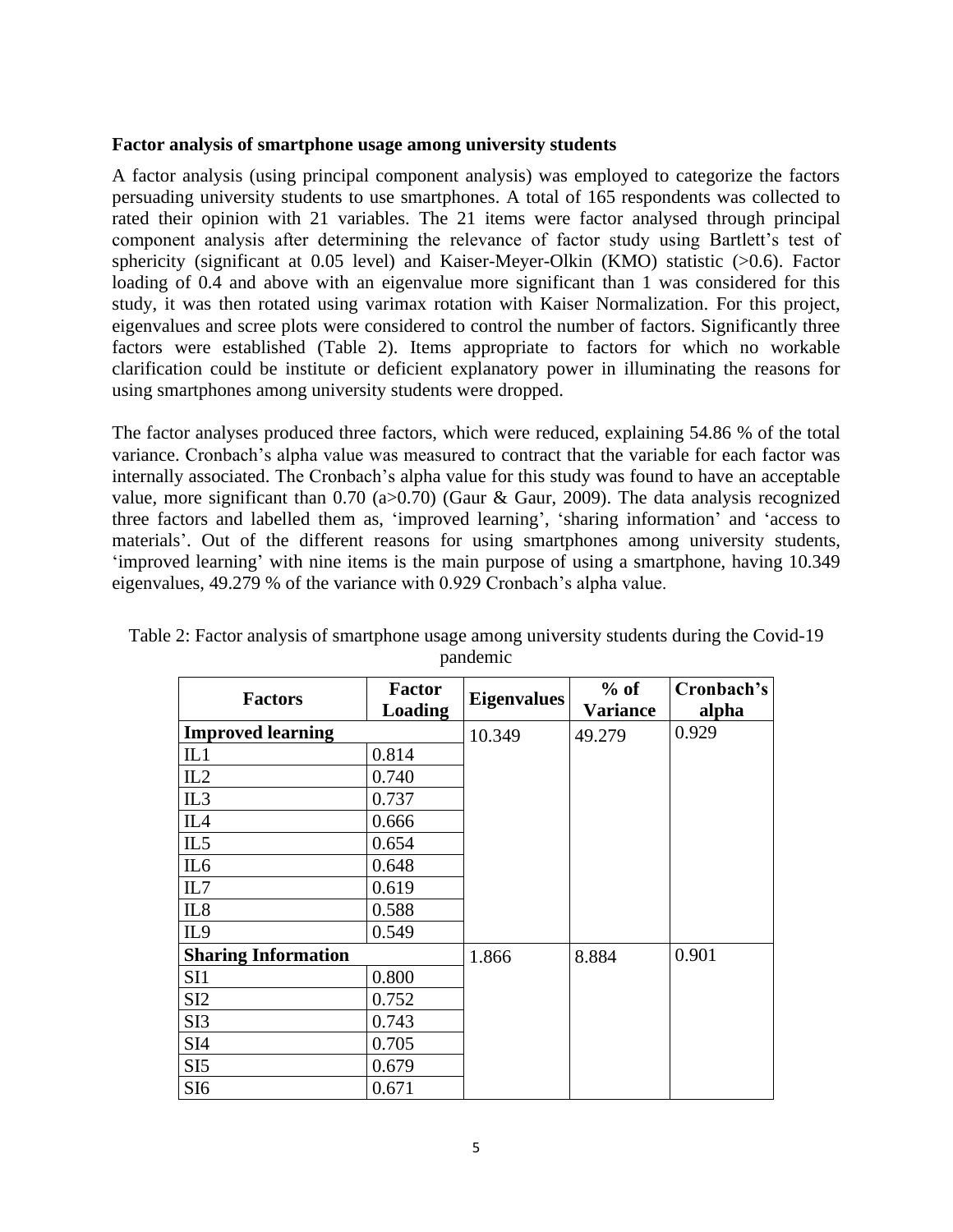| SI7                        | 0.630 |       |       |       |
|----------------------------|-------|-------|-------|-------|
| SI <sub>8</sub>            | 0.564 |       |       |       |
| <b>Access to materials</b> |       | 1.173 | 5.585 | 0.731 |
| AM1                        | 0.694 |       |       |       |
| AM2                        | 0.639 |       |       |       |
| AM3                        | 0.623 |       |       |       |
| AM <sub>6</sub>            | 0.585 |       |       |       |

# **Purpose of using a smartphone by university students during the COVID-19 pandemic against demographics**

The researcher attempts to categorize the factors that have a significant statistical difference concerning using a smartphone by university students during the Covid-19 pandemic concerning demographic profile at a significant difference of 5%. Tables 3 & 4 illustrate the results of the independent sample t-test and analysis of variance (ANOVA) against demographics, i.e., gender and age of the respondents. Table 3 expressed the independent sample t-test result of gender to use smartphones during the Covid-19 pandemic. The outcome from the analysis indicates that "improved learning" (*t*=-3.958, *p*=0.05) has a significant difference with gender. Whereas, 'sharing information' ( $t=1.765$ ,  $p=0.675$ ) and 'access to materials' ( $t=4.766$ ,  $p=0.623$ ) does not show a significant difference with gender. Table 4 presents the mean difference in reasons for using smartphones among university students during the Covid-19 pandemic. It was found that 'access to materials' has a significant difference with the age of the respondents (F=3.926, p=0.022), whereas 'improved learning' (F=2.336, p=0.100) and 'sharing information' (F=0.332, p=0.718) does not show a statistically significant difference.

| Twore of a minimum in woming onther priorities only on general |             |               |                 |                 |
|----------------------------------------------------------------|-------------|---------------|-----------------|-----------------|
|                                                                | Male (mean) | Female (mean) | <i>t</i> -value | <i>p</i> -value |
| Improved learning                                              | 12.4496     | 15.7567       | $-3.958$        | 0.050           |
| <b>Sharing Information</b>                                     | 12.8879     | 14.0905       | $-1.765$        | 0.675           |
| Access to materials                                            | 5.6308      | 7.3879        | $-4.766$        | 0.623           |

Table 3. Variation in using smartphones based on gender

|                            | Age           | <b>Mean</b> | <b>F-value</b> | <i>p</i> -value |
|----------------------------|---------------|-------------|----------------|-----------------|
| <b>Improved Learning</b>   | $20 - 22$     | 14.5013     | 2.336          | 0.100           |
|                            | $23 - 25$     | 13.9615     |                |                 |
|                            | $26 \&$ above | 12.2411     |                |                 |
| <b>Sharing Information</b> | $20 - 22$     | 13.7355     | 0.332          | 0.718           |
|                            | $23 - 25$     | 13.0783     |                |                 |
|                            | 26 & above    | 13.2926     |                |                 |
| Access to materials        | $20 - 22$     | 6.8023      | 3.926          | 0.022           |
|                            | $23 - 25$     | 6.4200      |                |                 |
|                            | $26 \&$ above | 5.4681      |                |                 |

Table 4. Variation in using smartphones based on age

#### **Results and discussions**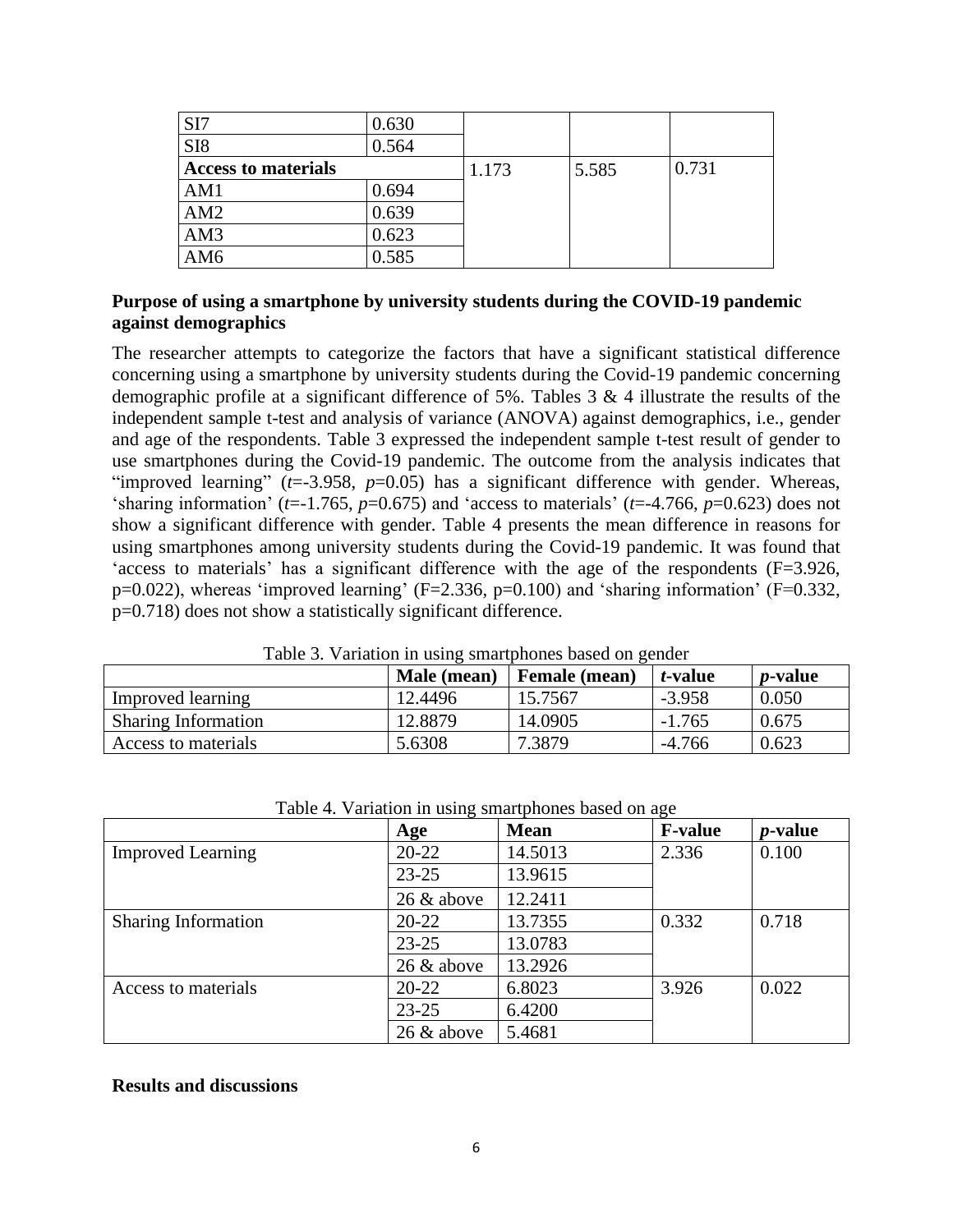At present smartphone has been playing an imperative role in students' daily life particularly for their educational resolution (Rahman, 2014; Shimray, Keerti, & Ramaiah, 2015), abundance and availability of smartphone are paving the way of teaching and learning (Al-Hunaiyyan, Al-Sharhan, & Alhajri, 2017) particularly in an unanticipated state such as Covid-19 pandemic. This study focused on 'improved learning', 'sharing information' and 'access to materials' as the reasons for using smartphones among university students during the Covid-19 pandemic. This study supports Saadeh, et al. (2021) findings regarding significant association with smartphone usage to improved learning with gender. Biswas, Roy, & Roy (2020) advocate that students use smartphones for various purposes during the Covid-19 pandemic. It was found that 'at this pandemic time, high internet charge of a mobile network can affect my learning' (m=4.28) and 'the use of social media helps to strengthen the communication with others' (m=4.03) are the two prominent reasons for using smartphones during Covid-19 pandemic (Biswas, Roy, & Roy, 2020). Whereas, in this study 'a smartphone is the best possible support to learn anytime and anywhere (m=2.44) and 'a smartphone makes easier to access study materials' (m=2.08) are the two most prominent reasons for using smartphone and rank as first and second respectively.

A study conducted by Bowman, Levine, Waite, & Gendron (2010) found that smartphone use amongst college students is becoming progressively predominant even in classrooms. Conferring to the cognitive theory of multimedia education and learning, off-task multitasking while learning (e.g., texting and social media use) could hinder a student's information processing, thus dropping learning performance (Kuznekoff & Titsworth, 2013), smartphone addiction reduced academic grade (Lepp, Barkley, & Karpinski, 2015). This study disagrees with Bowman, Levine, Waite, & Gendron (2010); Kuznekoff & Titsworth (2013); Lepp, Barkley, & Karpinski (2015) findings and proposed that smartphones help students to accomplish their academic work by using smartphones. One of the probable reasons is that because of the Covid-19 pandemic, both teachers and students are forced to impart and learn via smartphones. Constructed on the outcome of this investigation and conclusions of associated prevailing studies directed by Biswas, Roy, & Roy (2020); Lepp, Barkley, & Karpinski (2015) and Rahman (2014), it can be concluded that learning via smartphones is a suitable instrument to guarantee regular studying of university students during unforeseen state like Covid-19 pandemic.

#### **Conclusion and recommendation**

Information communication technologies, particularly smartphone usage, have increased sharply during the Covid-19 pandemic times. The prime purpose of this study is to determine the various factors that lead university students to use a smartphone during the Covid-19 pandemic. Also, to determine the significant relationship between demographic variables and factors leading to the use of smartphones among students. This study presents that the majority (64.8%) of the respondents were male and 23-25 years age group constituted about one-fourth (28.5%) of the respondents. The findings suggested that gender has a significant difference with improved learning ( $p=0.050$ ) and the respondent's age has a substantial difference with access to materials (*p*=0.022). This study is confined to Babasaheb Bhimrao Ambedkar University (A Central University), Lucknow, India. The policymakers and educational institutions must integrate information communication technology, particularly smartphones, in the teaching and learning process. Future researchers can incorporate other variables such as ease of use, academic output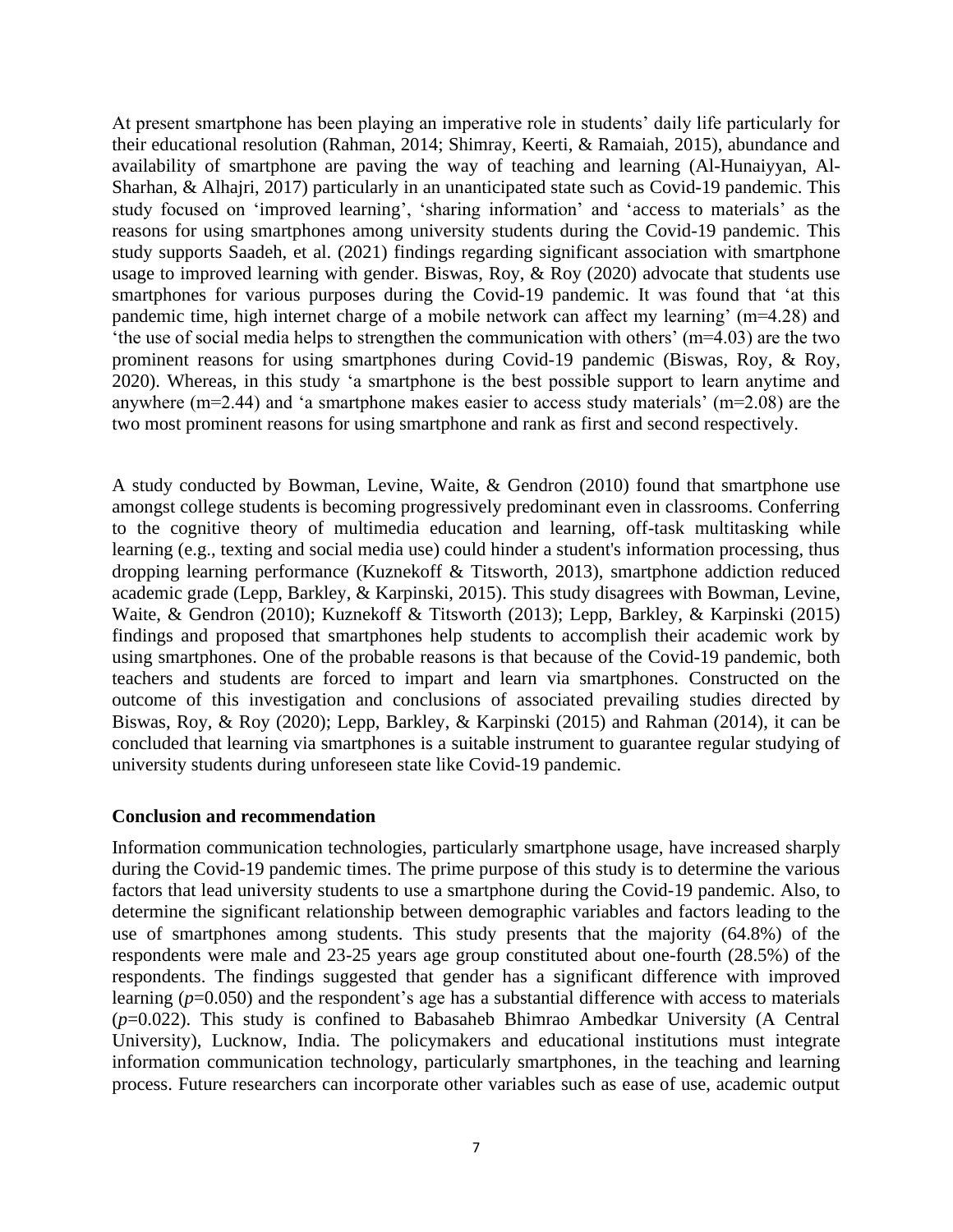and cover more significant number of respondents. Also, a comparative study can be carried out between different universities.

#### **References**

- Al-Hunaiyyan, A., A.Alhajri, R., & Al-Sharhan, S. (2018). Perceptions and challenges of mobile learning in Kuwait. *Journal of King Saud University - Computer and Information Sciences, 30*(2), 279-289. doi:https://doi.org/10.1016/j.jksuci.2016.12.001
- Al-Hunaiyyan, A., Al-Sharhan, S., & Alhajri, R. (2017). A New Mobile Learning Model in the Context of the Smart Classrooms Environment: A Holistic Approach. *International Journal of Interactive Mobile Technologies, 11*(3), 39-56.
- Alshahrani, K., & Ally, M. (2016). *Transforming Education in the Gulf Region: Emerging Learning Technologies and Innovative Pedagogy for the 21st Century.* Landon: Routledge. doi:https://doi.org/10.4324/9781315621586
- Biswas, B., Roy, S. K., & Roy, F. (2020). Students Perception of Mobile Learning during COVID-19 in Bangladesh: University Student Perspective. *Aquademia, 4*(2), 1-9. doi:https://doi.org/10.29333/aquademia/8443
- Bowman, L. L., Levine, L. E., Waite, B. M., & Gendron, M. (2010). Can students really multitask? An experimental study of instant messaging while reading. *Computers & Education, 54*(4), 927-931. doi:https://doi.org/10.1016/j.compedu.2009.09.024
- Cavus, N., & Uzunboylu, H. (2009). Improving critical thinking skills in mobile learning. *Procedia - Social and Behavioral Sciences, 1*(1), 434-438. doi:https://doi.org/10.1016/j.sbspro.2009.01.078
- Chen, B., Liu, F., Ding, S., Ying, X., Wang, L., & Wen, Y. (2017). Gender differences in factors associated with smartphone addiction: a cross sectional study among medical college students. *BMC Psychiatry, 17*(341), 1-9. doi:DOI 10.1186/s12888-017-1503-z
- Chen, B., Sivo, S., Seilhamer, R., & Sugar, A. (2014). User Acceptance of Mobile Technology: A Campus-Wide Implementation of Blackboard's Mobile™ Learn Application. *Journal of Educational Computing Research, 49*(3), 327-343. doi:https://doi.org/10.2190/EC.49.3.c
- Cronbach, L. J. (1951). Coefficient alpha and the internal structure of tests. *Psychometrika, 16*(3), 297–334.
- Dashti, F., & Aldashti, A. (2018). EFL College Students' Attitudes towards Mobile Learning. *International Education Studies, 8*(8), 13-20. doi:10.5539/ies.v8n8p13
- David, M. E., & Roberts, J. A. (2020). Developing and Testing a Scale Designed to Measure Perceived Phubbing. *Int. J. Environ. Res. Public Health, 17*(21), 1-15. doi:https://doi.org/10.3390/ijerph17218152
- Eteokleous, N., & Ktoridou, D. (2009). Investigating Mobile Devices Integration in Higher Education in Cyprus: Faculty Perspectives. *International Journal of Interactive Mobile Technologies (iJIM), 3*(1), 38-48.
- Gaur, A. S., & Gaur, S. S. (2009). *Statistical Methods for Practice and Research: A Guide to Data Analysis Using SPSS.* New Delhi: SAGE Publications India Pvt Ltd.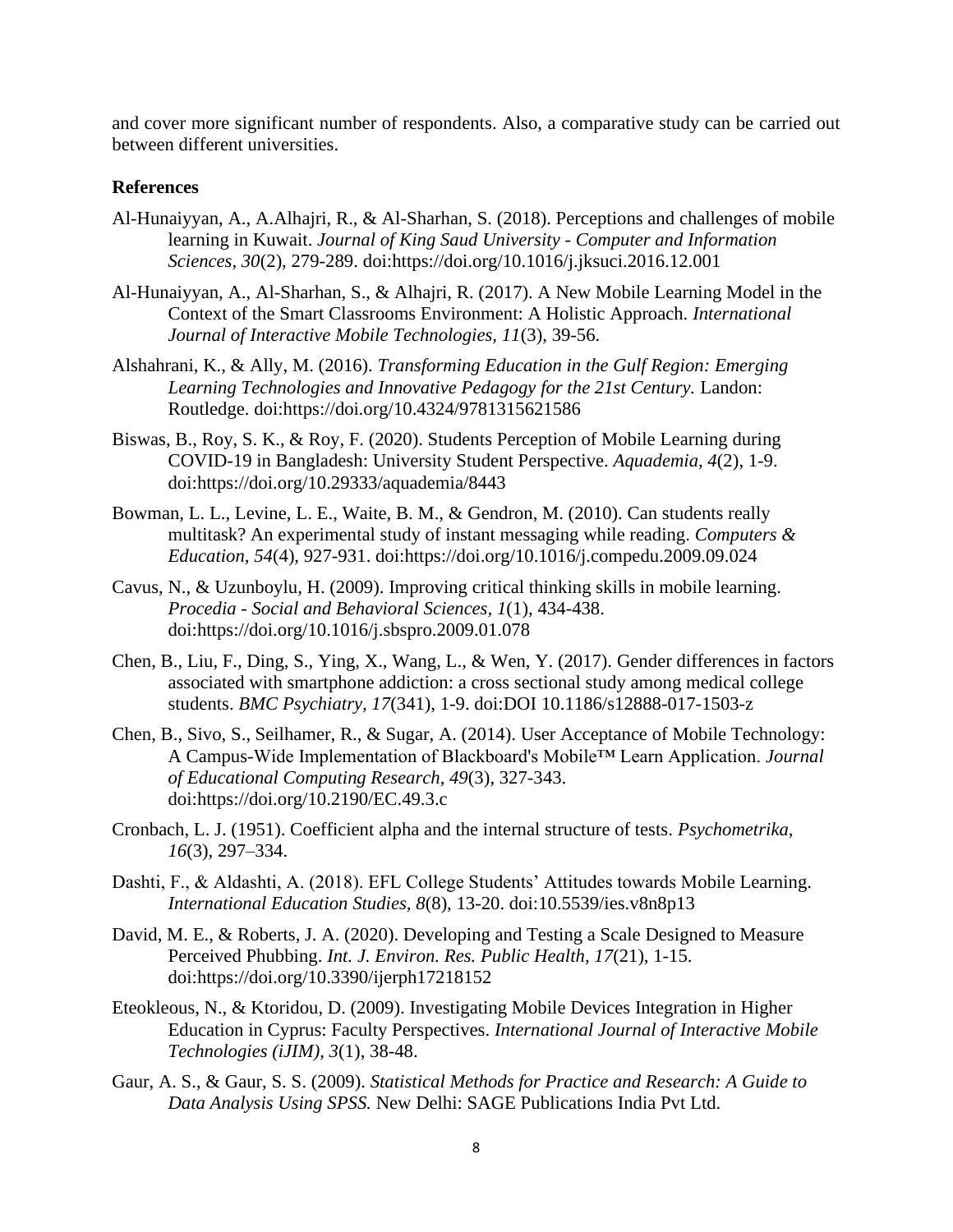- Herrera-Mendoza, K. M. (2017). Motivation of youth students with use of cell phones/Motivación de jóvenes universitarios hacia el uso de teléfonos celulares. *Encuentros, 15*(1), 91-105. doi:http://dx.doi.org/10.15665/re.v15i1.631
- Jesse, G. R. (2015). Smartphone and App Usage Among College Students: Using Smartphones Effectively for Social and Educational Needs. *2015 Proceedings of the EDSIG Conference Conference on Information Systems and Computing Education* (pp. 1-13). Wilmington: Information Systems & Computing Academic Professionals.
- Jun, Y., & Zhi-yi, H. (2010). Learning anywhere anytime with mobile devices. *2010 International Conference on Artificial Intelligence and Education (ICAIE)* (pp. 768-771). Hangzhou: IEEE. doi:10.1109/ICAIE.2010.5641054
- Kinash, S., Brand, J., & Mathew, T. (2012). Challenging mobile learning discourse through research: Student perceptions of Blackboard Mobile Learn and iPads. *Australasian Journal of Educational Technology, 28*(4), 639-655. doi:https://doi.org/10.14742/ajet.832
- Kuznekoff, J. H., & Titsworth, S. (2013). The Impact of Mobile Phone Usage on Student Learning. *Communication Education, 62*(3), 233-252. doi:https://doi.org/10.1080/03634523.2013.767917
- Lepp, A., Barkley, J. E., & Karpinski, A. C. (2015). The Relationship Between Cell Phone Use and Academic Performance in a Sample of U.S. College Students. *5*(1), 1-9. doi:https://doi.org/10.1177/2158244015573169
- Mehdipour, Y., & Zerehkafi, H. (2013). Mobile Learning for Education: Benefits and Challenges. *International Journal of Computational Engineering Research, 3*(6), 93-101.
- Naciri, A., Baba, M. A., Achbani, A., & Kharbach, A. (2020). Mobile Learning in Higher Education: Unavoidable Alternative during COVID-19. *Aquademia, 4*(1), 1-2. doi:https://doi.org/10.29333/aquademia/8227
- Ocak, M. A. (2010). Blend or not to blend a study investigating faculty members perceptions of blended teaching. *World Journal on Educational Technology, 3*(30), 196-210.
- Ozdamli, F., & Cavus, N. (2011). Basic elements and characteristics of mobile learning. *Procedia - Social and Behavioral Sciences, 28*, 937-942. doi:https://doi.org/10.1016/j.sbspro.2011.11.173
- Pérez-Escoda, A., & Ruiz, R. G. (2020). Communication and Education in a digital and connected world. *Communication and Education in a digital and connected world , 18*(2), 1-15. doi:https://doi.org/10.7195/ri14.v18i2.1580
- Rahman, A. (2014). The Awareness and Usage of Mobile Phone among. *Journal of Business Studies, 35*(3), 17-30.
- Rambitan, V. M. (2015). The Effect of Smartphone on Students' Critical Thinking Skill in Relation to the Concept of Biodiversity. *American Journal of Educational Research, 3*(2), 243-249. doi:10.12691/education-3-2-18
- Saadeh, H., Fayez, R. Q., Refaei, A. A., Shewaikani, N., Khawaldah, H., Abu-Shanab, S., & Al-Hussaini, M. (2021). Smartphone Use Among University Students During COVID-19 Quarantine: An Ethical Trigger. *Front. Public Health, 9*, 1-11. doi:https://doi.org/10.3389/fpubh.2021.600134